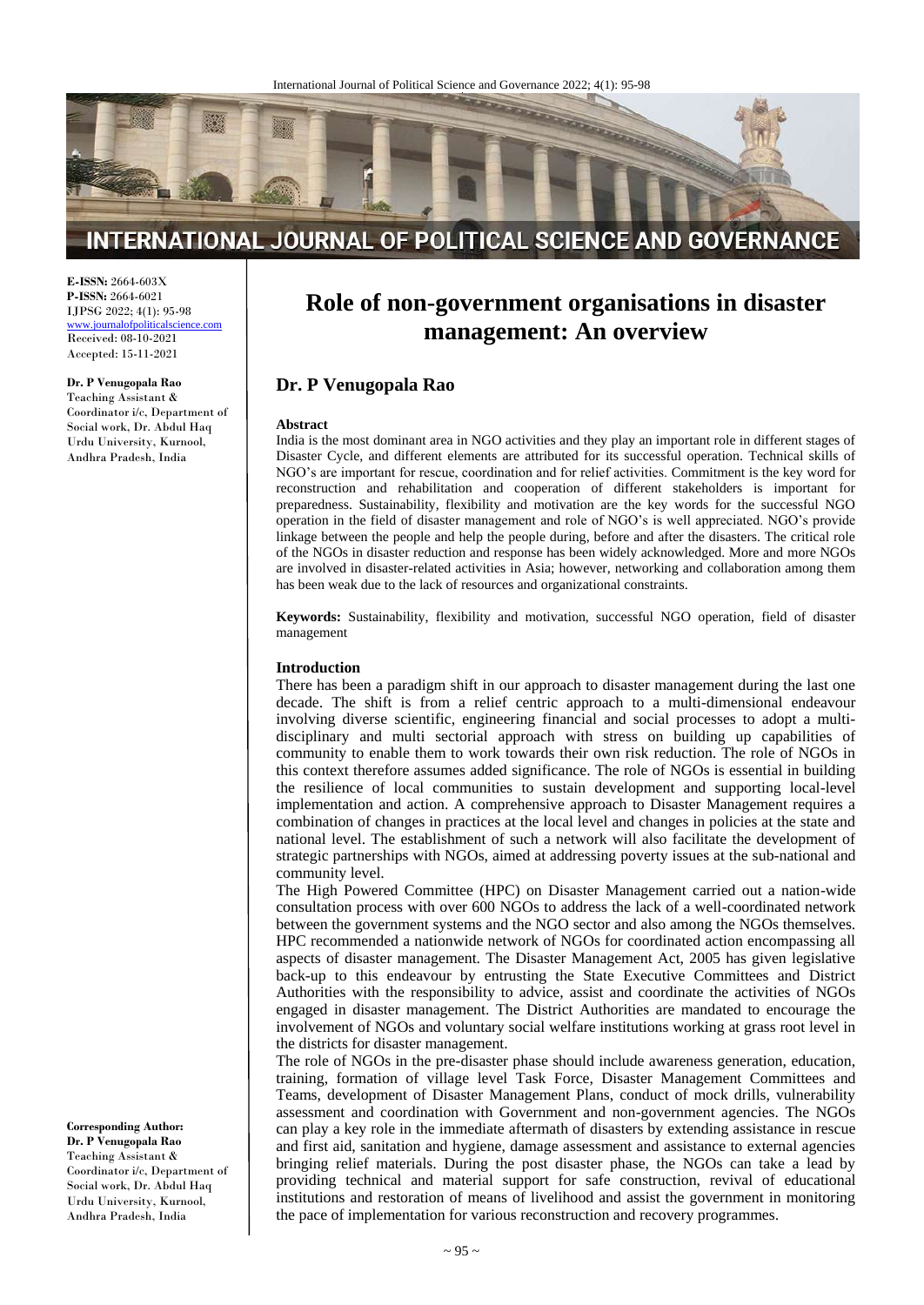There is a need to encourage NGOs already active at grass root level at each district or sub-district level. The larger NGOs can provide technical and material support to these NGOs since they are already working closely with the community and have better appreciation of their vulnerabilities, needs and the capacity for revival so as to bring them back to the pre-disaster stage at the earliest. A well-coordinated approach giving a lead role to local NGOs with necessary linkages with larger NGOs and District Administration will go a long way in institutionalizing the role of NGOs in disaster risk reduction.

#### **Statement of the Problem**

Disasters and India have had a long unfortunate relationship together. Floods, droughts, cyclones, earthquakes and landslides have been recurrent phenomena. About 60% of the landmass is prone to earthquakes of various intensities; over 40 million hectares is prone to floods; about 8% of the total area is prone to cyclones and 68% of the area is susceptible to drought. Latur, Bhuj, tsunami in South India, Uttarakhand floods and recent Kashmir floods left thousands homeless.

India is the most dominant area in NGO activities and they play an important role in different stages of Disaster Cycle, and different elements are attributed for its successful operation. Technical skills of NGO's are important for rescue, coordination and for relief activities. Commitment is the key word for reconstruction and rehabilitation and cooperation of different stakeholders is important for preparedness. Sustainability, flexibility and motivation are the key words for the successful NGO operation in the field of disaster management and role of NGO's is well appreciated. NGO's provide linkage between the people and help the people during, before and after the disasters. The critical role of the NGOs in disaster reduction and response has been widely acknowledged. More and more NGOs are involved in disaster-related activities in Asia; however, networking and collaboration among them has been weak due to the lack of resources and organizational constraints. Yet, networking and enhancing the capability of the NGOs is considered to be an important strategy for increasing the efficiency and effectiveness of disaster risk reduction and response activities, especially at the local level in various aspects such as training and public education, sharing of information, experience and expertise on best practices, and transfer of relevant technology in disaster reduction and response. The present study is meant to understand the functioning of Non-Governmental Organisations in Andhra Pradesh and to examine their role in disaster management in terms of relief, response, rehabilitation, reconstruction, recovery, preparedness and mitigation.

#### **Review of Literature**

Disaster is defined as a severe disruption, ecological and psychosocial which greatly exceeds the coping capacity of the individual and the community (UNDP, 1992)  $[12]$ . Anything that exceeds one's personal ability to cope with a stressful event becomes a crisis. The Webster's Dictionary defines a disaster as 'a grave occurrence having ruinous results'. In the last two decades over three million people have been killed in natural disasters worldwide. According to statistical evidence there have been three times as many losses resulting from disaster events in the last ten years than was the case in 1960s. As a consequence economic

losses have been nine times greater during the last decade, with losses over US \$ 90 billion per year. In 1998, natural calamities claimed the lives of over 50000 people worldwide (CRED, 2000)<sup>[3]</sup>. Most disaster victims live in developing countries, where poverty and population pressures force growing numbers of people to live in harm's way (Chawla P.S, 2008)<sup>[4]</sup>. Given that the pressures of poverty and population growth continue to increase, the disaster trend is likely to worsen, if we do not take disaster prevention more seriously (UNEP 2001 GEO 3 Report). The Centre for Research on the Disaster Management –The Role of Local Self Government and the Community Participation in Kerala Epidemiology of Disasters (CRED, 2000) [3] and Red Cross recently published their report on vulnerability to disasters in 2000. The number of people affected by disasters in 2000 went up to 256 million compared to an average from 1991 to 2000 of 211 million per year (World Disaster Report, 2001).

Disaster Management is defined as an applied science which seeks, by the systematic observation and analysis of disasters, to improve measures relating to prevention, mitigation, preparedness, emergency responses and recovery (Carter, 1991)<sup>[2]</sup>. When public participation is integrated into disaster management planning and community planning, the result is sustainable hazard mitigation (Laurie Pearce, 2003)<sup>[3]</sup>. It is well felt that community participation, local planning, development of self-reliance and man power resource within the community itself can strengthen the efforts of disaster preparedness and response (Biswas R, *et al*. 1997) [1] . The community bears the burden of disaster and is the first responder to the event and so it is imperative to build the capacity of the community to enhance their coping mechanism and resilience to prepare for and face the disaster (Rajibshaw and Krishnamurthy, 2009) [9] . Over the past decade, the numbers of 'natural' and technological disasters have increased. From 1994 to 1998, reported disasters averaged 428 per year; from 1999 to 2003, this figure shot up by two-thirds to an average of 707 disasters each year. For the first five years of the decade, 213 million people, on an average, were affected. The second half of the decade saw this figure rise by over 40 per cent, to an average of 303 million per year. The loss to assets has been increasing, much more than the number of disasters. The Asian tsunami that devastated the coastal areas of over 12 countries, killing around 200,000 people and seriously affecting over 1.5 million people has changed drastically human perceptions about the dimensions of natural disaster. Developing countries suffer the greatest costs when a disaster hits – more than 95 percent of all deaths caused by disasters occur in developing countries, and losses due to natural disasters are 20 times greater (as a percentage of GDP) in developing countries than in industrialized countries (Luis Flores Ballesteros, 2008) [5]. All disasters are hence the result of human failure to introduce appropriate disaster management measures (Wisner, P. Blaikie, T & *et al.* (2004). Hazards are routinely divided into natural or human-made, although complex disasters, where there is no single root cause, are more common in developing countries. A specific disaster may spawn a secondary disaster that increases the impact. A classic example is an earthquake that causes a tsunami, resulting in coastal flooding. Researchers have been studying disasters for more than a century, and for more than forty years disaster research. The studies reflect a common opinion when they argue that all disasters can be seen as being human-made,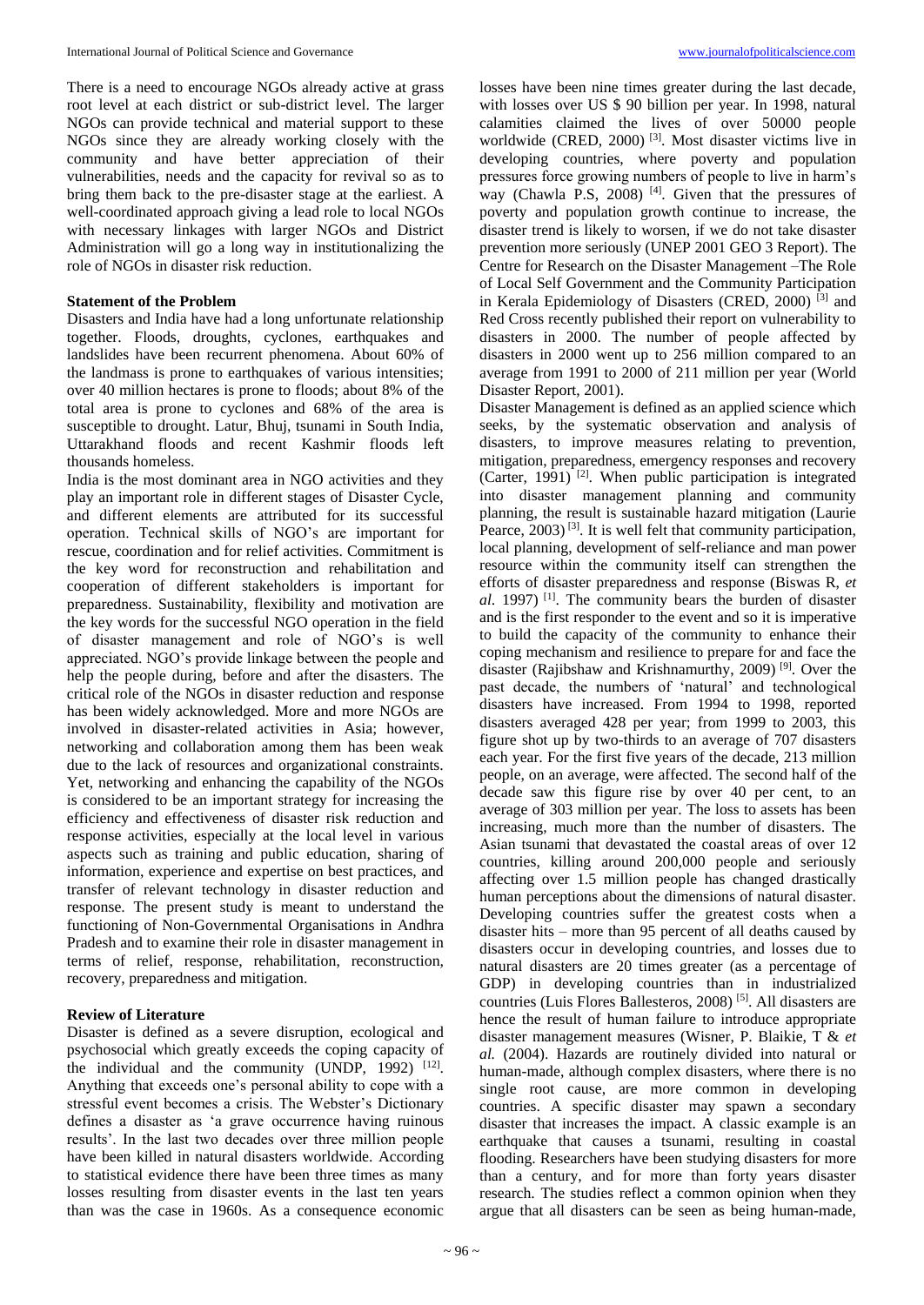their reasoning being that human actions before the strike of the hazard can prevent it developing into a disaster (Marwaan Macan-Markar, 2011)<sup>[6]</sup>. Disaster management processes depend on administrative as well as civil society actions. The role of the civil society becomes more prominent in states where governments do not have sufficient resources (Satish Modh, 2006)<sup>[11]</sup>. Capacity for disaster management intervention calls for perspective building through training and awareness programmes for elected representatives, officials and departmental staff, NGOs, community organisations and the community at large, as well as the creation of an organizational set up for intervention. Moreover, an inventory of technical and technological manpower, financial and material resources should be kept updated (Vaidyanathan. S, 2011)<sup>[6]</sup>. Apart from responding to a disaster community should also be prepared for disasters. We need to incorporate disaster preparedness in the micro plan (Prasad. S, 2009)<sup>[9]</sup>.

The brief literature review reveals that there is a need to explore how best the Governments, communities and NGOs can be actively involved in dealing with natural disasters. The present study will be a pioneering effort in this direction.

#### **Objectives of the Study**

- 1. To conceptualise and understand the Disaster Management in India in general.
- 2. To study the role of Non-Governmental Organisations in managing disasters.

### **Disaster Management and NGOs-Conceptual Framework**

Disasters have been defined variously by different scholars and agencies. According to the definition provided by the Government of India and United Nations Development Program (GOI-UNDP), a disaster is defined as "The product of a hazard such as earthquake, flood, or windstorm coinciding with a vulnerable situation which might include communities, cities or villages". The Disaster Management Act 2005 of India defines disaster as a catastrophe, mishap, calamity or grave occurrence affecting any area, arising from natural or man-made causes, or by accident or negligence which results in substantial loss of life or human suffering or damage to, and destruction of, property, or damage to, or degradation of, environment, and is of such a nature or magnitude as to be beyond the coping capacity of the community or is of a sufficient magnitude that it completely disrupts life in the affected area. Disasters are 'events' as crises situations, which brought out social behavior only in response to the event, 'intrusion of something alien'. This type of analysis assumes that disasters are something out of the ordinary, not part of normal social processes, and only when they occur, do those affected respond to it. The need to return to 'normalcy', which was how it was before the disaster occurred, is stressed in this form of analysis (Clausen *et al.* 1978). As an alternative to this view on disasters, there is another point of view that rests on a vulnerability framework, and argues that in certain situations, it is difficult to differentiate between normal life and disasters. The emphasis is put on the social systems which make people vulnerable to disasters. Therefore, the whole system is such that even normal life has various hazards in it and is prone to risks and disasters which do not come as a sudden event.

A non-governmental organization (NGO) is any non-profit,

voluntary citizens' group which is organized on a local, national or international level. Task-oriented and driven by people with a common interest, NGOs perform a variety of services and humanitarian functions. There are national level NGOs acting as donor and advocacy organizations, state level NGOs involved in mobilizing communities through various campaigns as well as action research and local NGOs working directly with communities. There are many Community Based Organisations (CBOs), which also play a significant role in disaster management.

The National Policy on the Voluntary Sector (2007) was the first step which paved way in evolving a new working relationship between the government and voluntary organizations. Voluntary organizations are defined as formal as well as informal groups such as: community- based organizations (CBOs); non-governmental development organizations (NGDOs); charitable organizations; support organizations; networks or federations of such organizations; as wellas professional membership associations.

This Policy recognizes three instruments of partnership, *viz*., (i) consultation, through a formal process of interaction at the Centre, State and District level; (ii) strategic collaboration to tackle complex interventions where sustained social mobilization is critical over the long term; and (iii) project resource generation through standard schemes.

#### **Conclusion**

NGOs' influence is not merely limited to development alone but it has entrenched on the issues of disaster management. A major shift in the role and responses of NGOs has occurred from its traditional strategies of support from development to more specialised areas like rescue, relief, construction of transit and temporary shelters, rehabilitation of disaster victims, counselling and trauma care, participative training and sensitisation campaigns etc. In fact, NGOs have been playing commendable role in creating greater interaction and empathy in disaster management initiatives because they are equipped well with local knowledge, indigenous methods and skilful activities to deal with the problems of disaster. The goal of any disaster management initiative is to build a disaster resistant resilient community equipped with safer living and sustainable livelihoods to serve its own development purposes. The community is also the first responder in any disaster situation, thereby emphasizing the need for community level initiatives in managing disasters. To encourage such initiatives, the following are required:

Creating awareness through disaster education and training and information dissemination are necessary steps for empowering the community to cope with disasters. Community based approach followed by most NGOs and Community Based Organisations (CBOs) should be incorporated in the disaster management system as an effective vehicle of community participation. Within a vulnerable community, there exist groups that are more vulnerable like women and children, aged and infirm and physically challenged people who need special care and attention especially during disaster situations. Efforts are required for identifying such vulnerable groups and providing special assistance in terms of evacuation, relief, aid and medical attention to them in disaster situations.